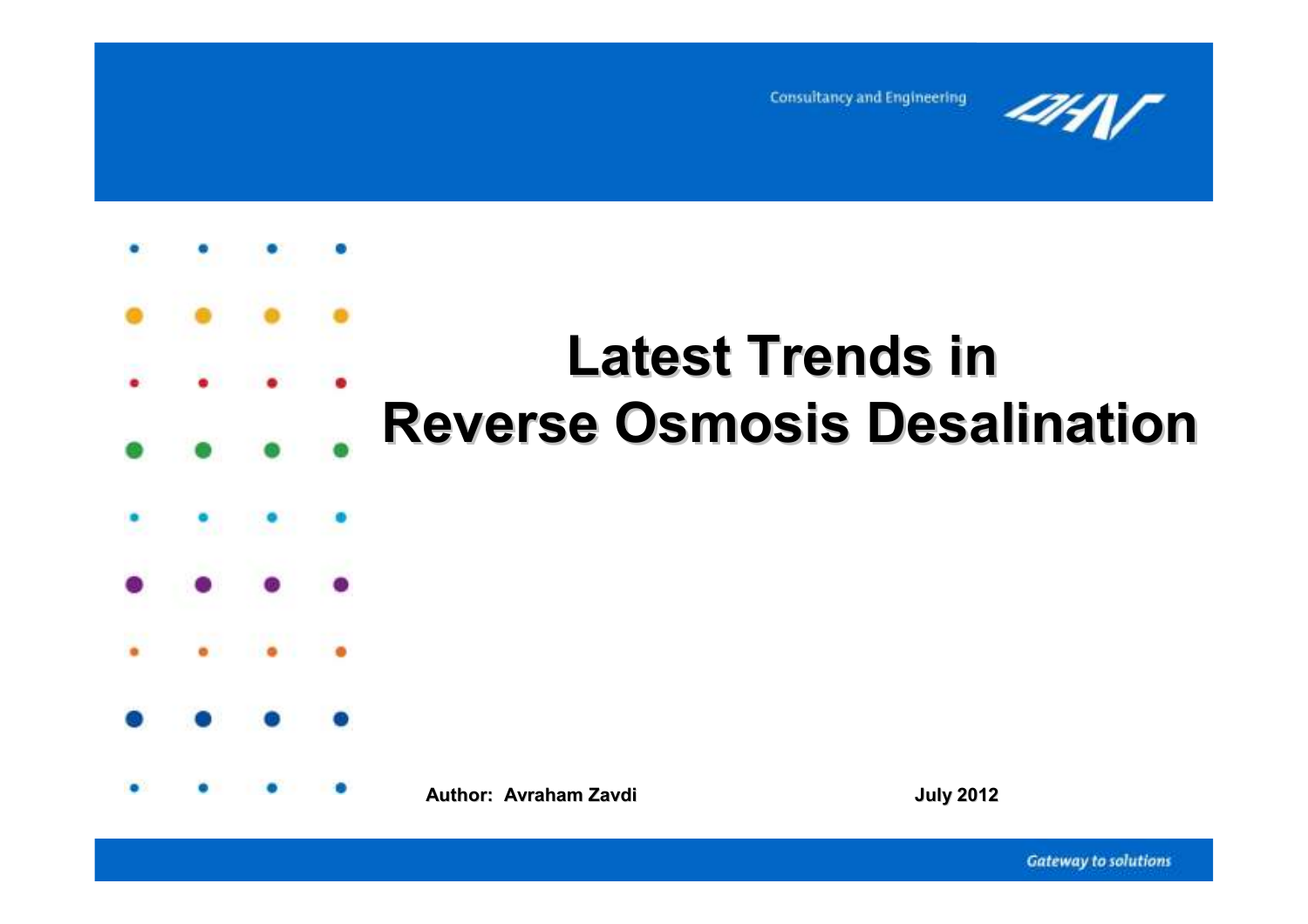## Presentation Contents

- $\Box$ Presentation of Available Technologies in the world.
- $\Box$ Reverse Osmosis Technology
- $\Box$  The New Trends in Reverse Osmosis
	- -Pretreatment System
	- $\blacksquare$ The Energy Recovery System
	- -■ The Membrane Performance
	- $\blacksquare$ The Membrane Size
	- $\blacksquare$ **Others**

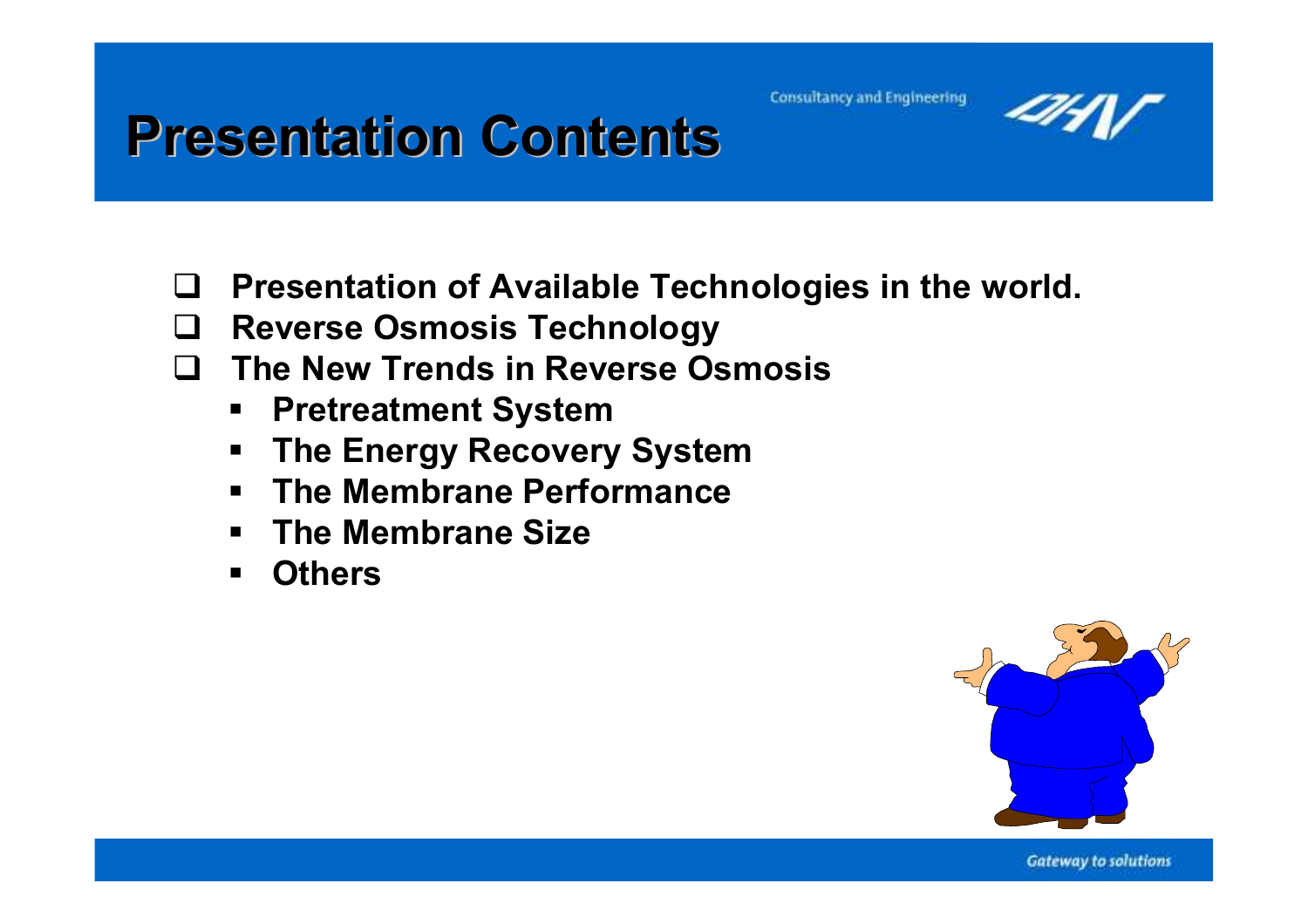# Available Technologies **Consultancy and Engineering** in the world

#### $\frac{1}{2}$ Thermal

- -**Multi Stage Flash Distillation (MSF)**<br>Multi Effect Distillation (MED)
- -**Multi Effect Distillation (MED)**<br>*Manor Compression (VC)*
- -Vapor Compression (VC)
- -Freezing Process
- $\frac{1}{2}$  Membrane Processes
	- -Electrodialysis<br>Beverse Osme
	- -Reverse Osmosis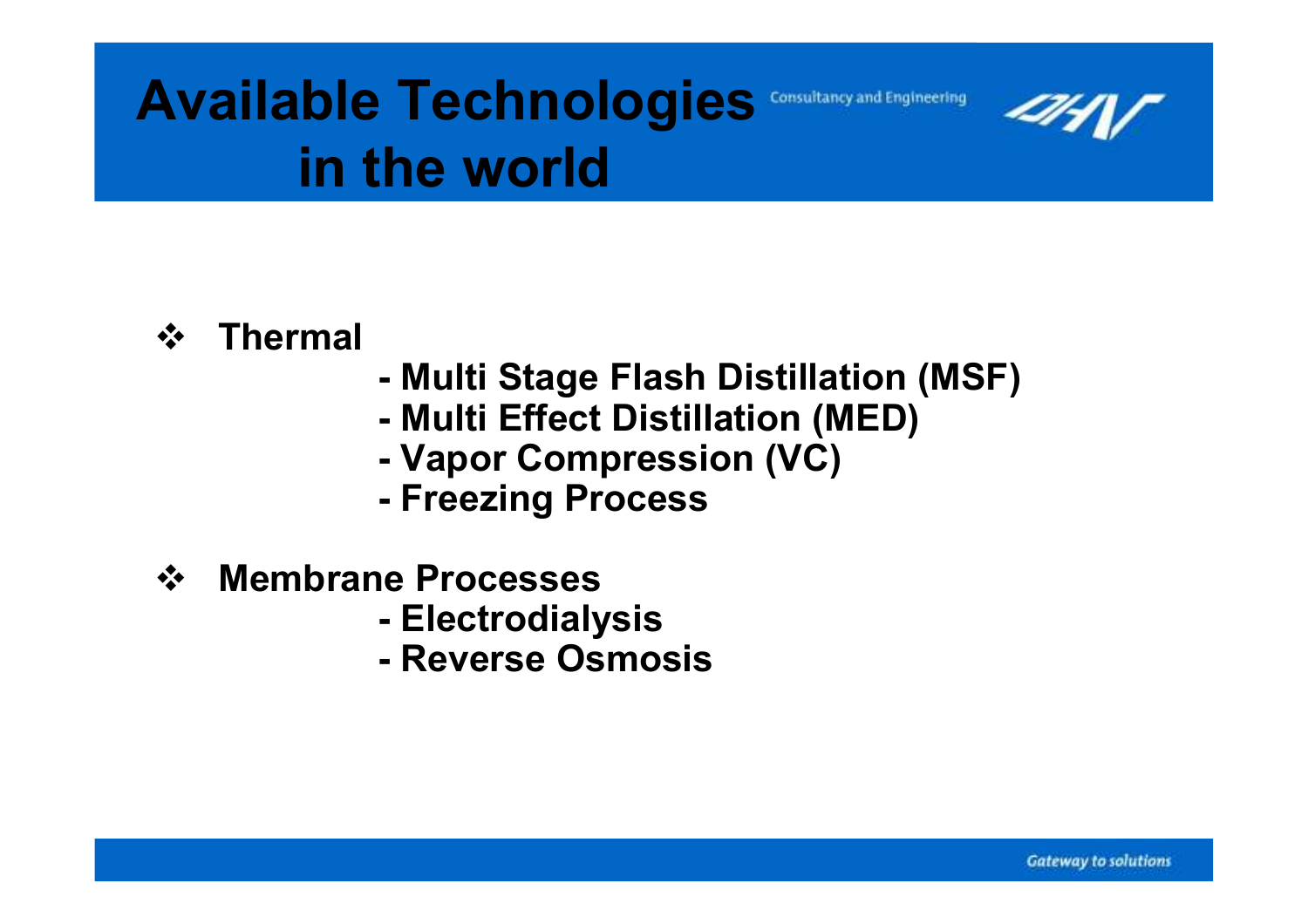



- - Well Water  $-$  Salinity up to 3,000 ppm
- -- Brackish Water  $-$  Salinity from 3,000 up to  $\,$ 30,000 ppm
- -- Sea Water – $-$  Salinity from 30,000 up to  $\,$ 45,000 ppm

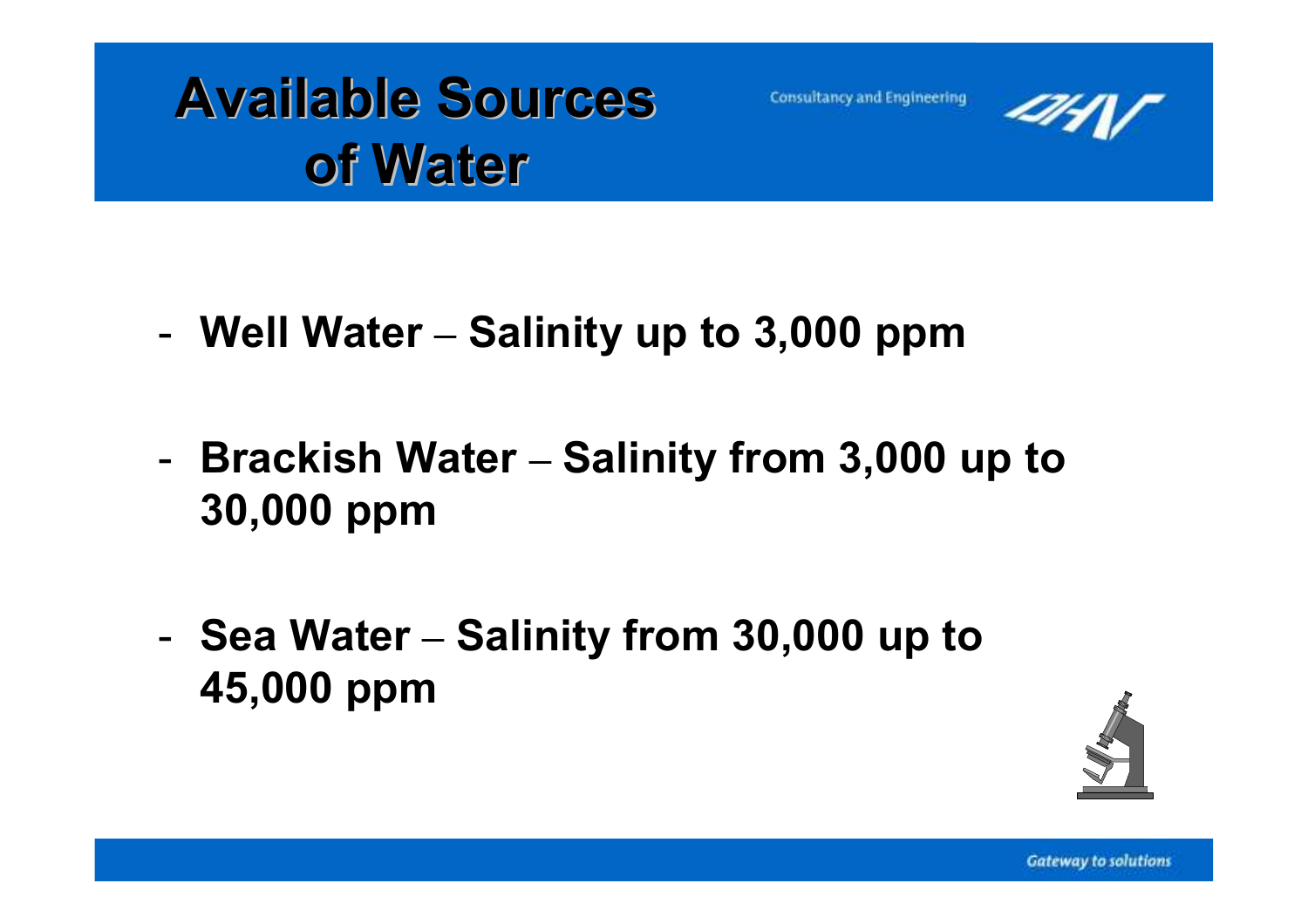### Reverse Osmosis

**Consultancy and Engineering** 



Reverse <u>osmosis</u> (RO) is a <u>membrane-technology filtration</u> method that removes many types of large <u>molecules</u> and <u>ions</u> from solutions by applying pressure to the solution when it is on one side of a selective membrane. The result is that the solute is retained on the pressurized side of the membrane and the pure <u>solvent</u> is allowed to pass to the other side. To be "selective," this membrane should not allow large molecules or ions through the <u>pores</u> (holes), but should allow smaller components of the solution (such as the solvent) to pass freely.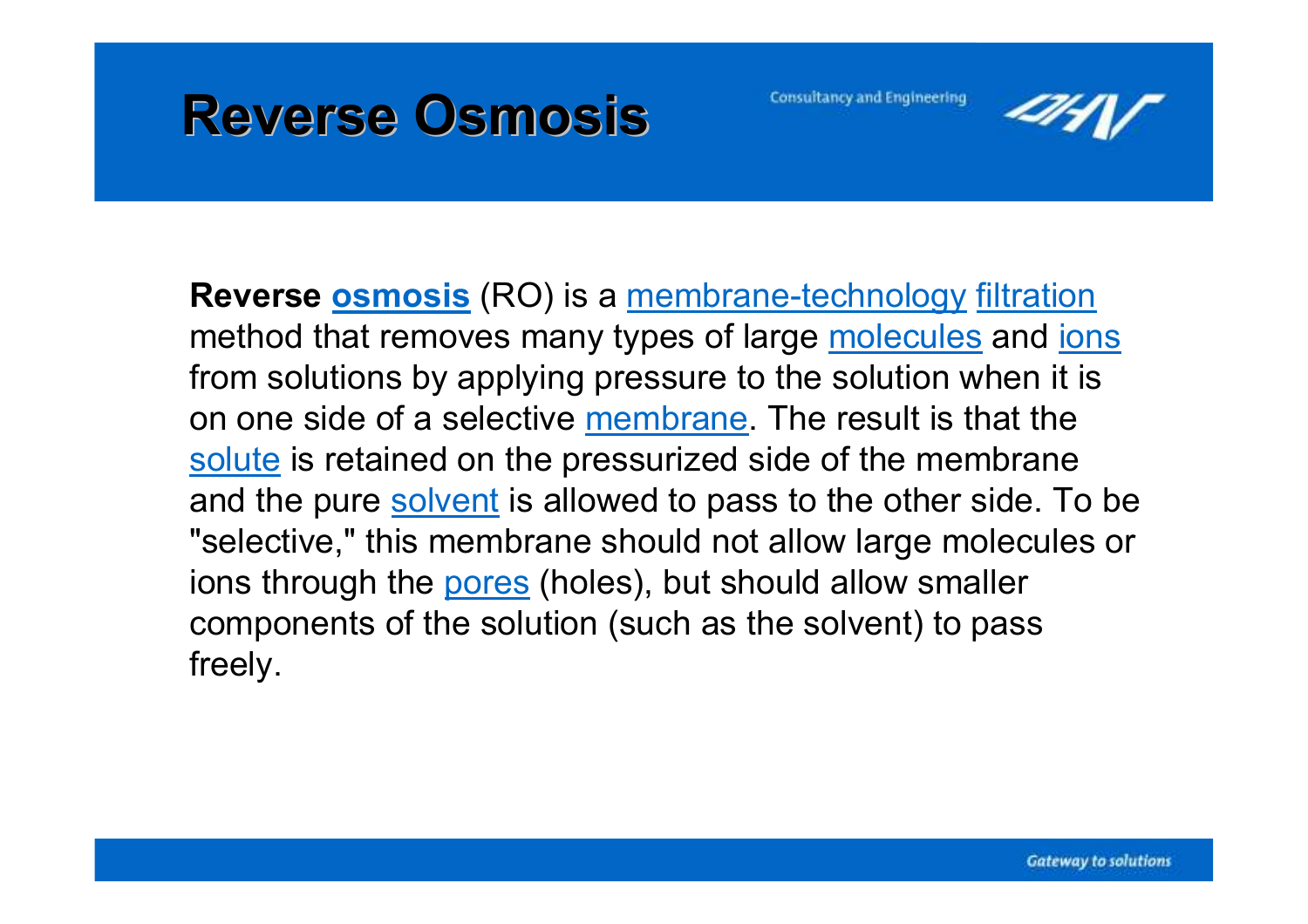



Reverse Osmosis, also known as Hyper-filtration by the industry, represents state-of-the-art in water treatment technology. Reverse Osmosis (RO) was developed in the late 1950′s under U.S. Government funding, as a method of desalinating sea water. Today, reverse osmosis has earned its name as the most convenient and thorough method to filter water. It is used by most water bottling plants, and by many industries that require ultra-refined water in manufacturing. Now this advanced technology is available to homes and offices for drinking water filtration.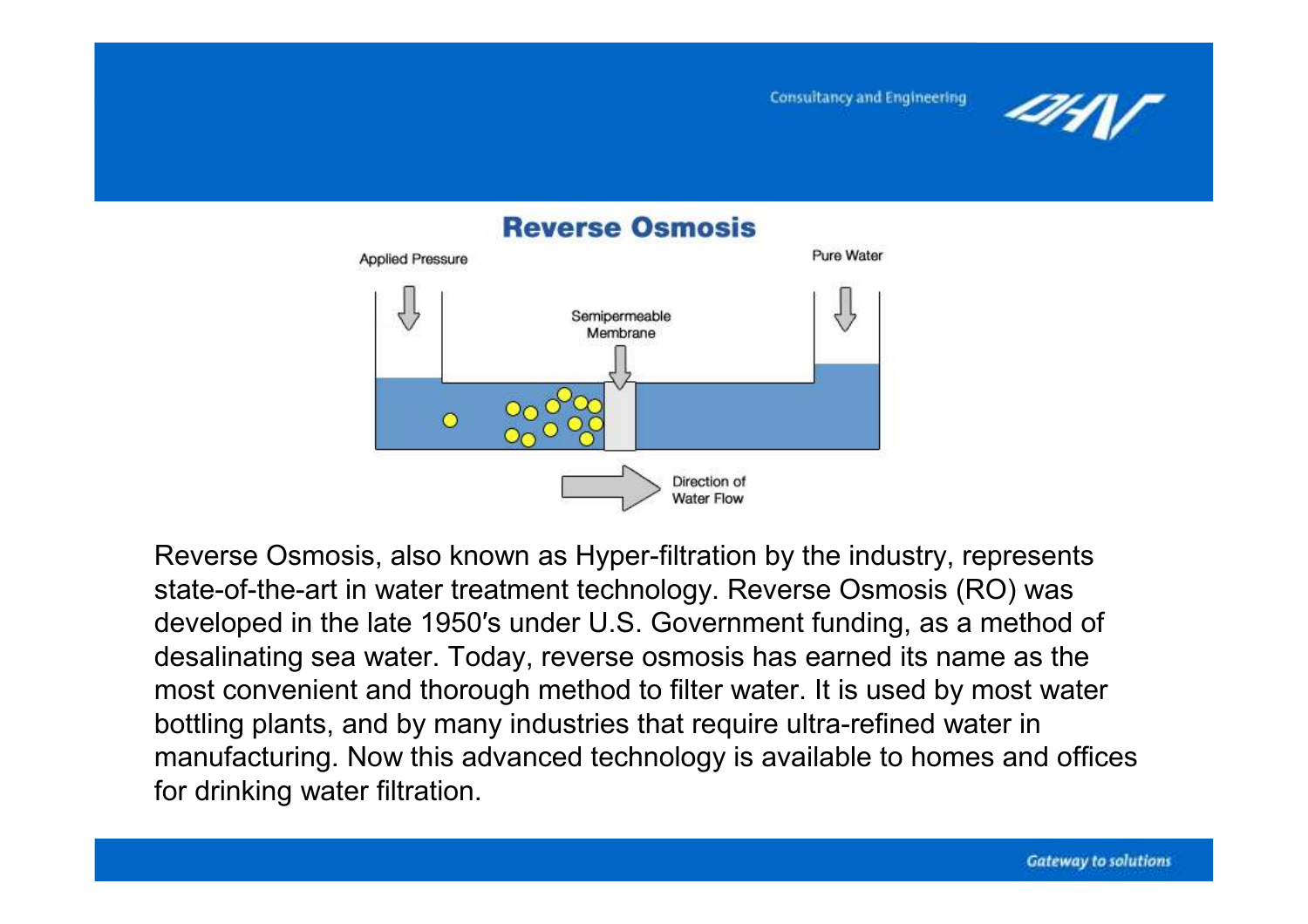



#### How does reverse osmosis work?

 Basically, your homes incoming water pressure, whether from yourmunicipal water supply, or your well, forces water molecules through a very fine membrane leaving contaminants behind which are flushed down the drain.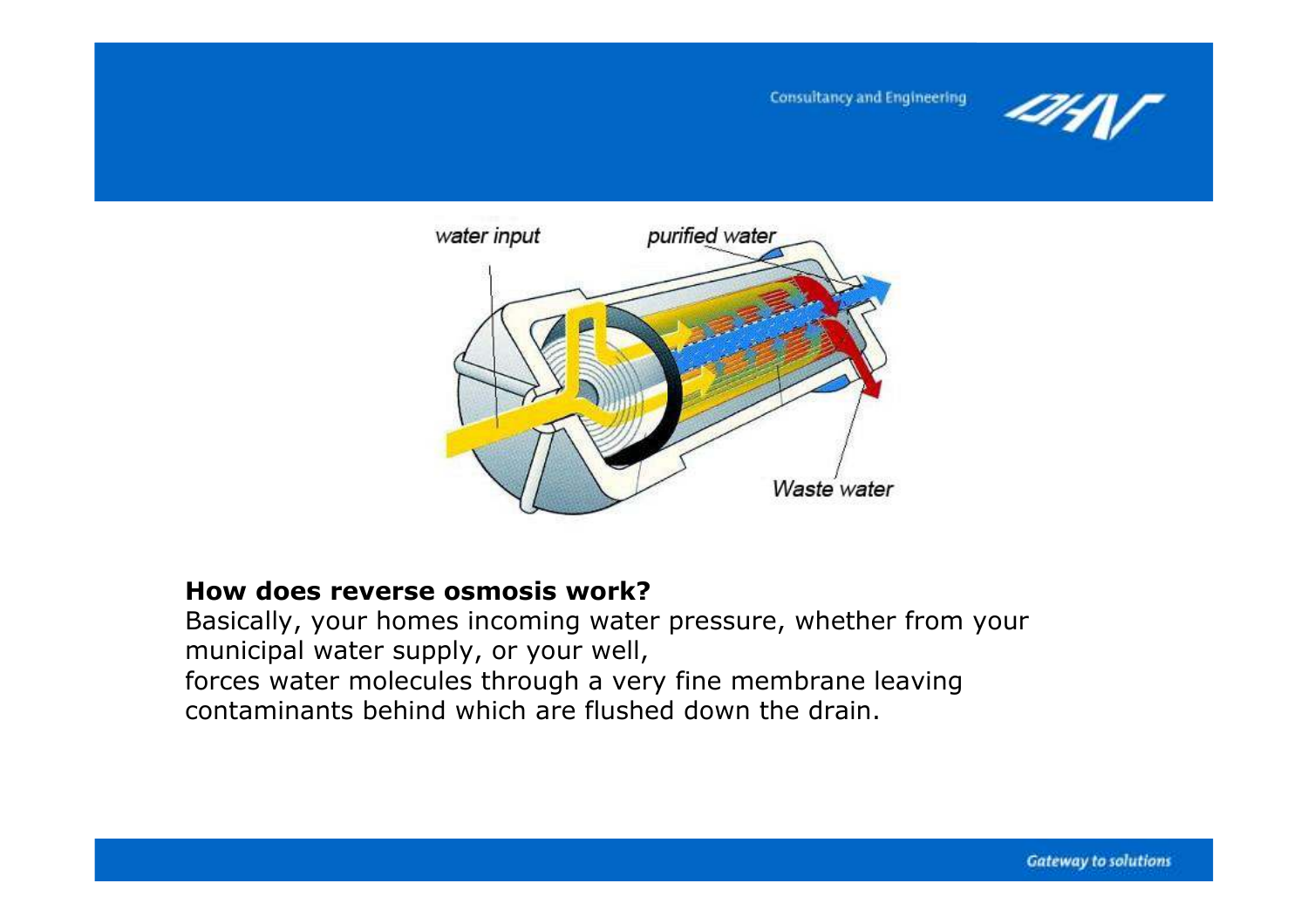

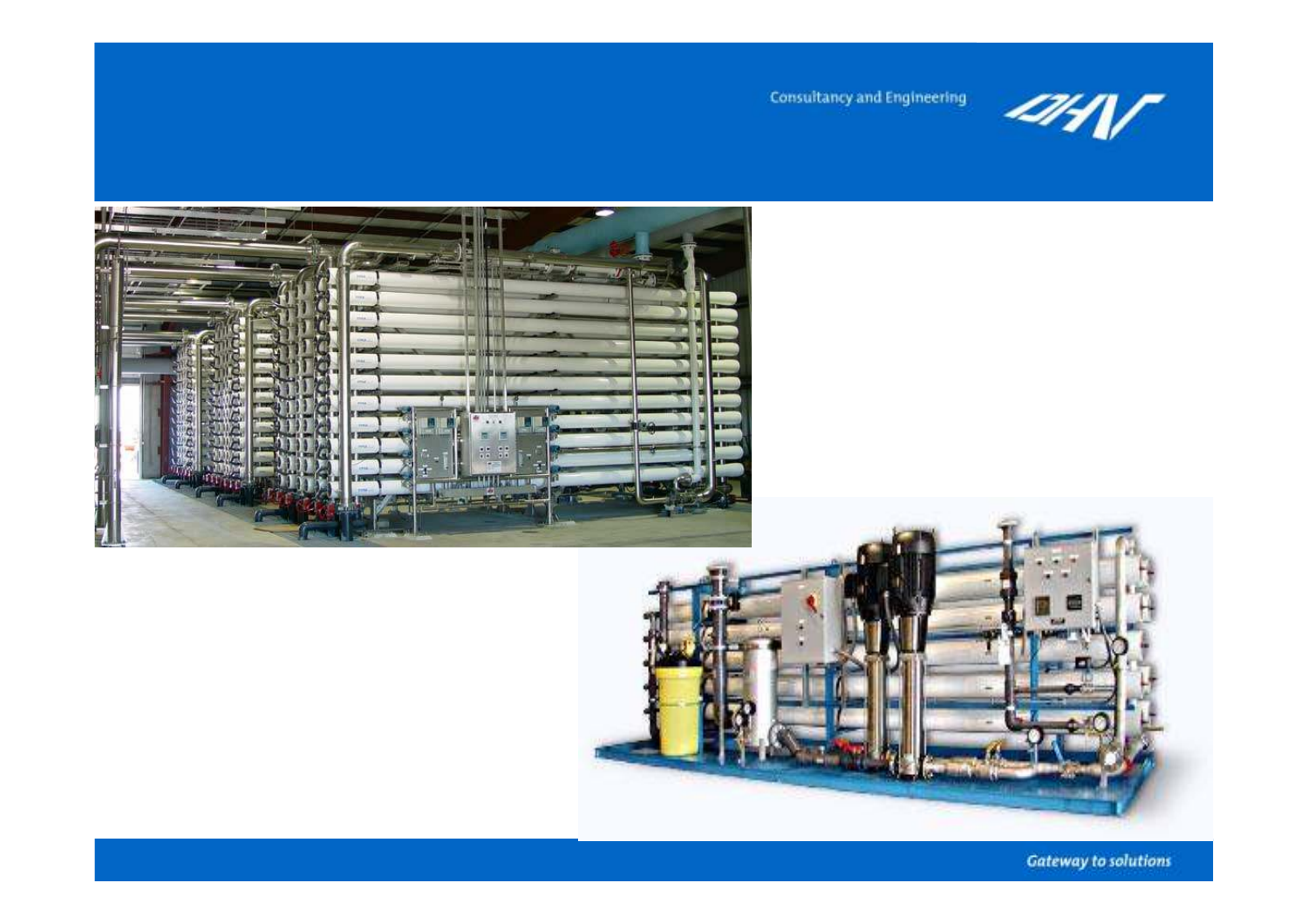

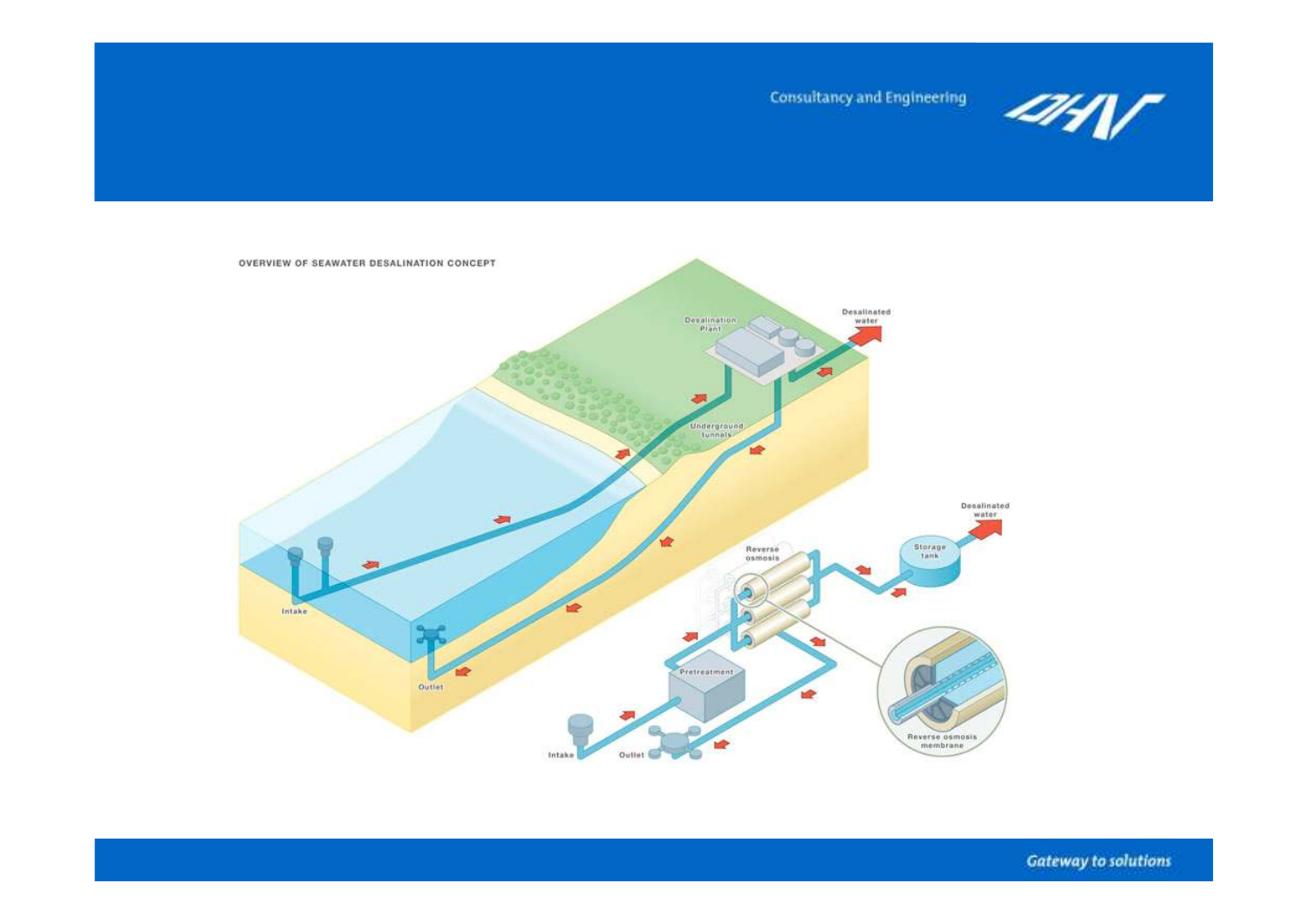**Consultancy and Engineering** 



### Types of Pretreatment Systems

Depending on the raw water quality, the pretreatment process may consists of all or some of the following treatment steps:

- Removal of large particles using a coarse strainer.<br>• Water disinfection with chlorine
- Water disinfection with chlorine.
- Clarification with or without flocculation.
- Clarification and hardness reduction using lime treatment.<br>. Medie fittration
- Media filtration.
- Reduction of alkalinity by pH adjustment.
- Addition of scale inhibitor.<br>• Reduction of free oblaring
- Reduction of free chlorine using sodium bisulfite or activated carbon filters.<br>. Weter starilization using UV rediction
- Water sterilization using UV radiation.
- Final removal of suspended particles using cartridge filters.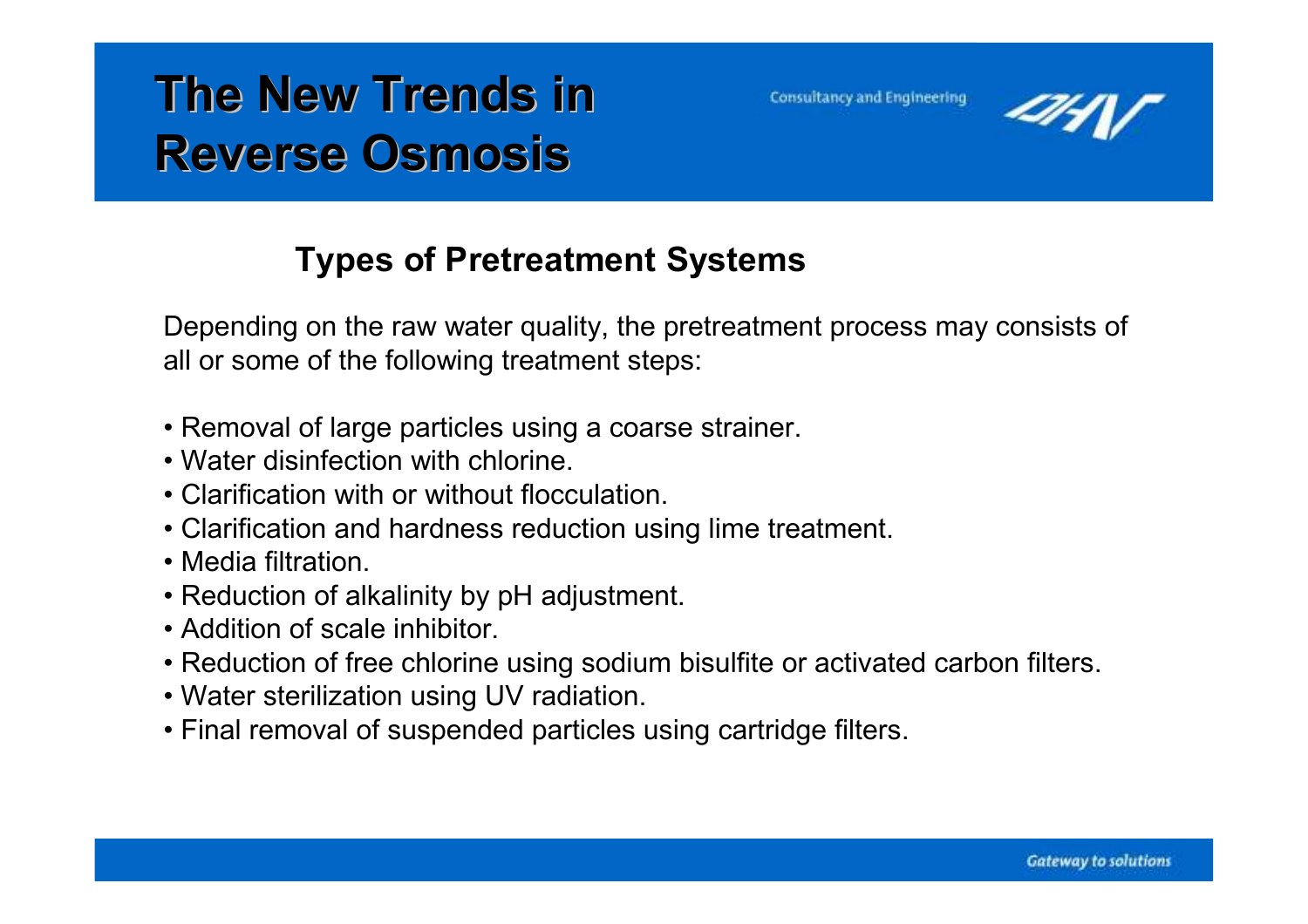



### Types of Pretreatment Systems

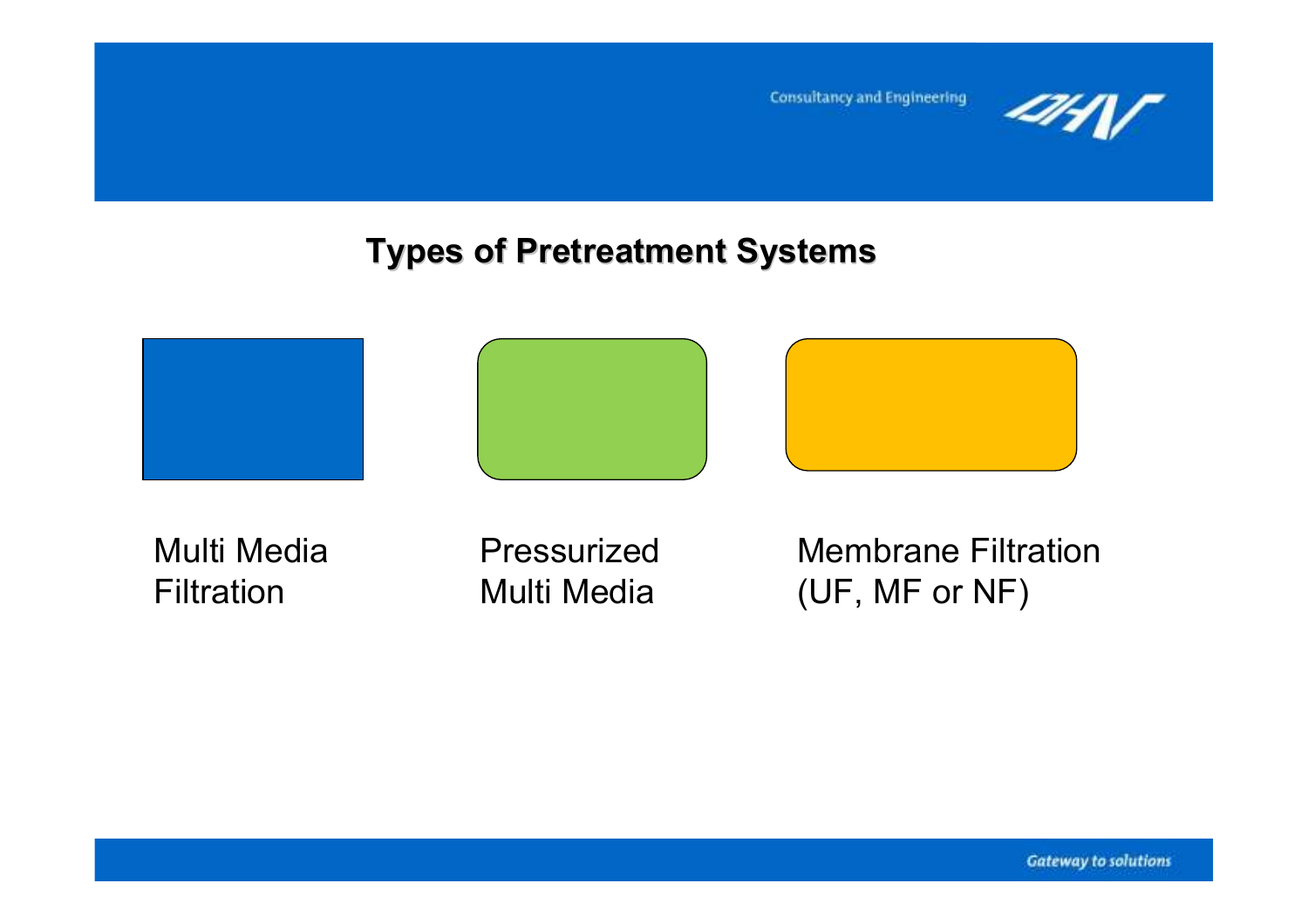

Types of Pretreatment Systems

### Major Parameter for consideration:

- $\blacktriangleright$ Capital Cost
- Energy Requirements
- De Footprint<br>Dermies
- Chemical Cost

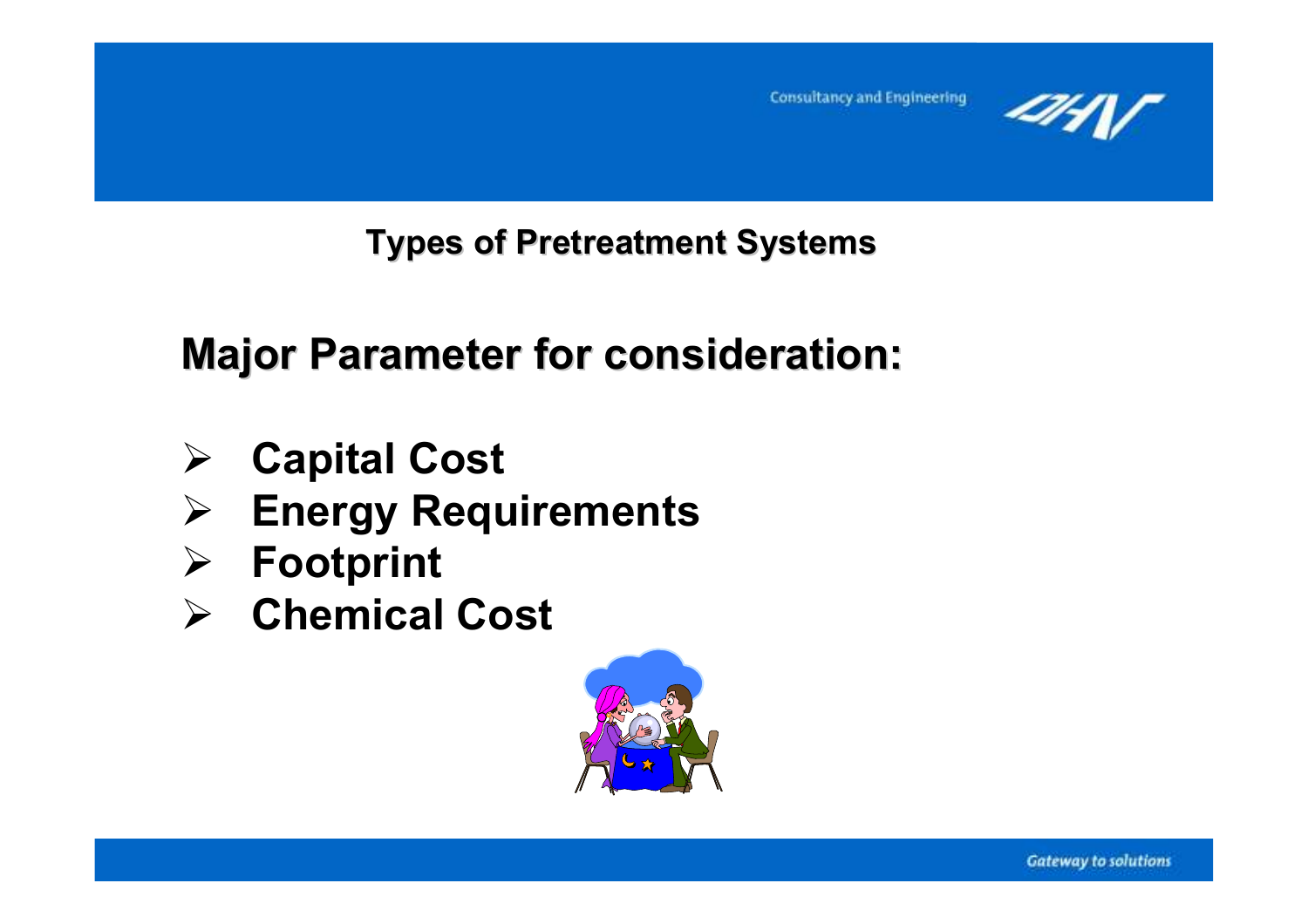Energy Recovery Systems:



**Consultancy and Engineering**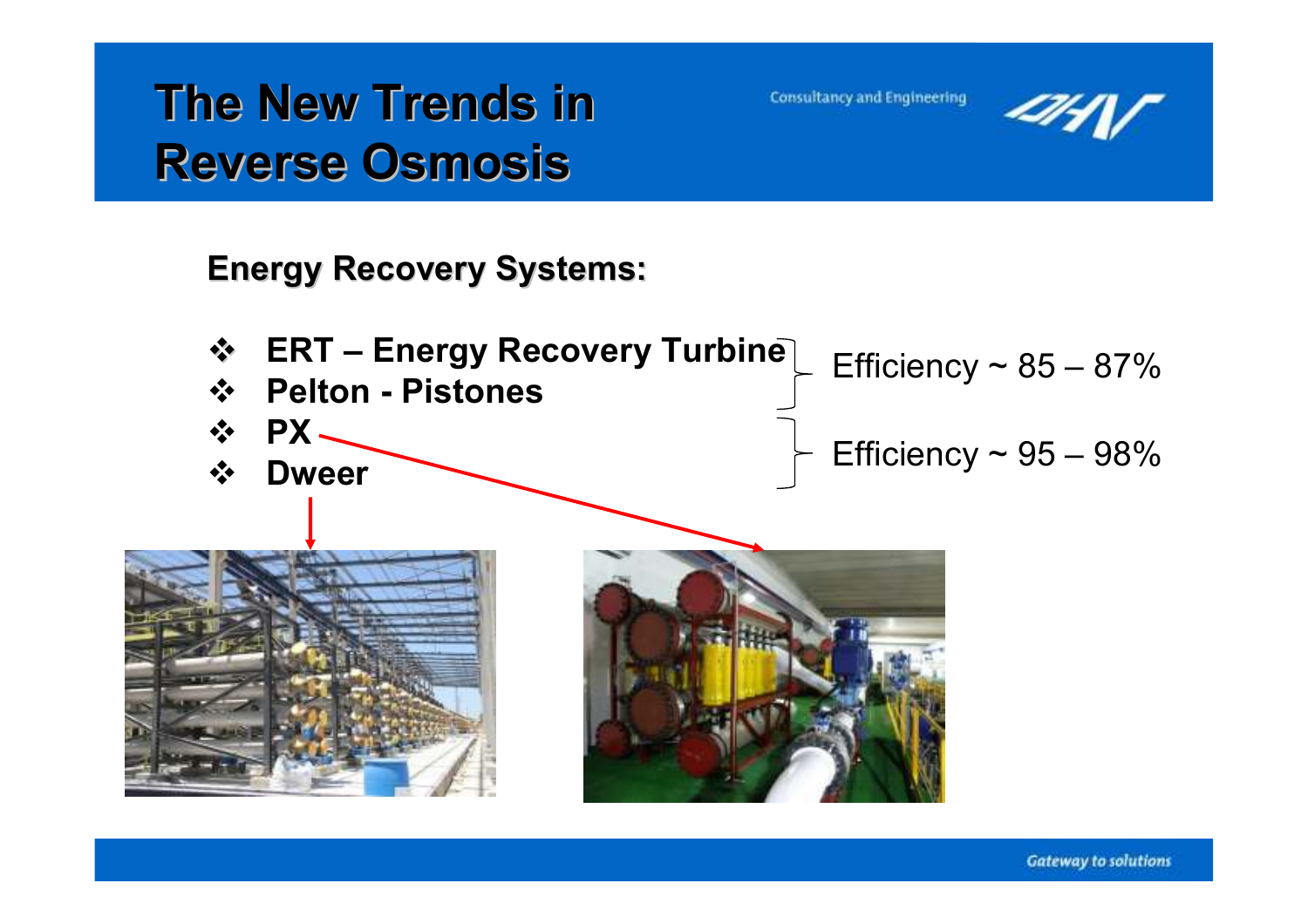**Consultancy and Engineering** 



#### Membrane Performance:

- → Salt Rejection<br>Nulligher Flux
- De Higher Flux<br>Decrew Cor
- **Energy Consumption**<br>
N Life expectancy
- > Life expectancy
- > Lower foot print
- Cost

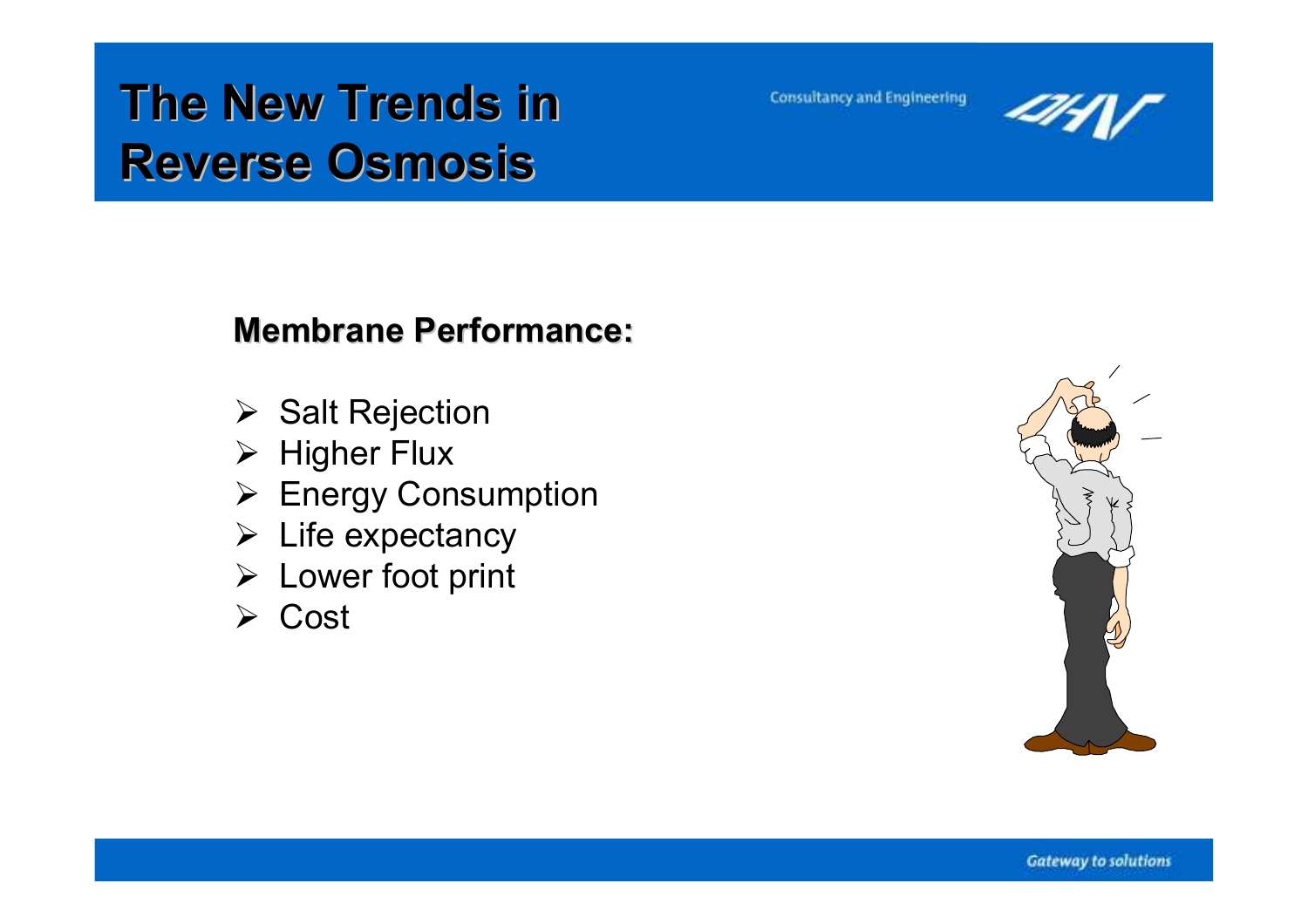**Consultancy and Engineering** 



8 inch membranes are most commonly used in sea water reverse osmosis plants.

Presently 16 inch membranes are introduced to the market.

There are a number of advantages of using 16 inch membranes, these include:

- The membranes are manufactured from the same materials, in the same manner and by the same manufacturers as the more common 8 inch membrane;
- The 16 inch membrane has 4.3 times the active area as the standard 8 inch<br>mambrane: membrane;
- • The behavior of the 16 inch membrane is believed to be identical to the 8 inch membrane in terms of salt rejection but has 4.3 times the flow rate;
- The 16 inch membrane has far fewer "o" rings then the 8 inch one and<br>therefore far less likely to read to be repleced: therefore far less likely to need to be replaced;
- • Reduced cost (both capital and operating costs) therefore providing lower cost desalinated water.